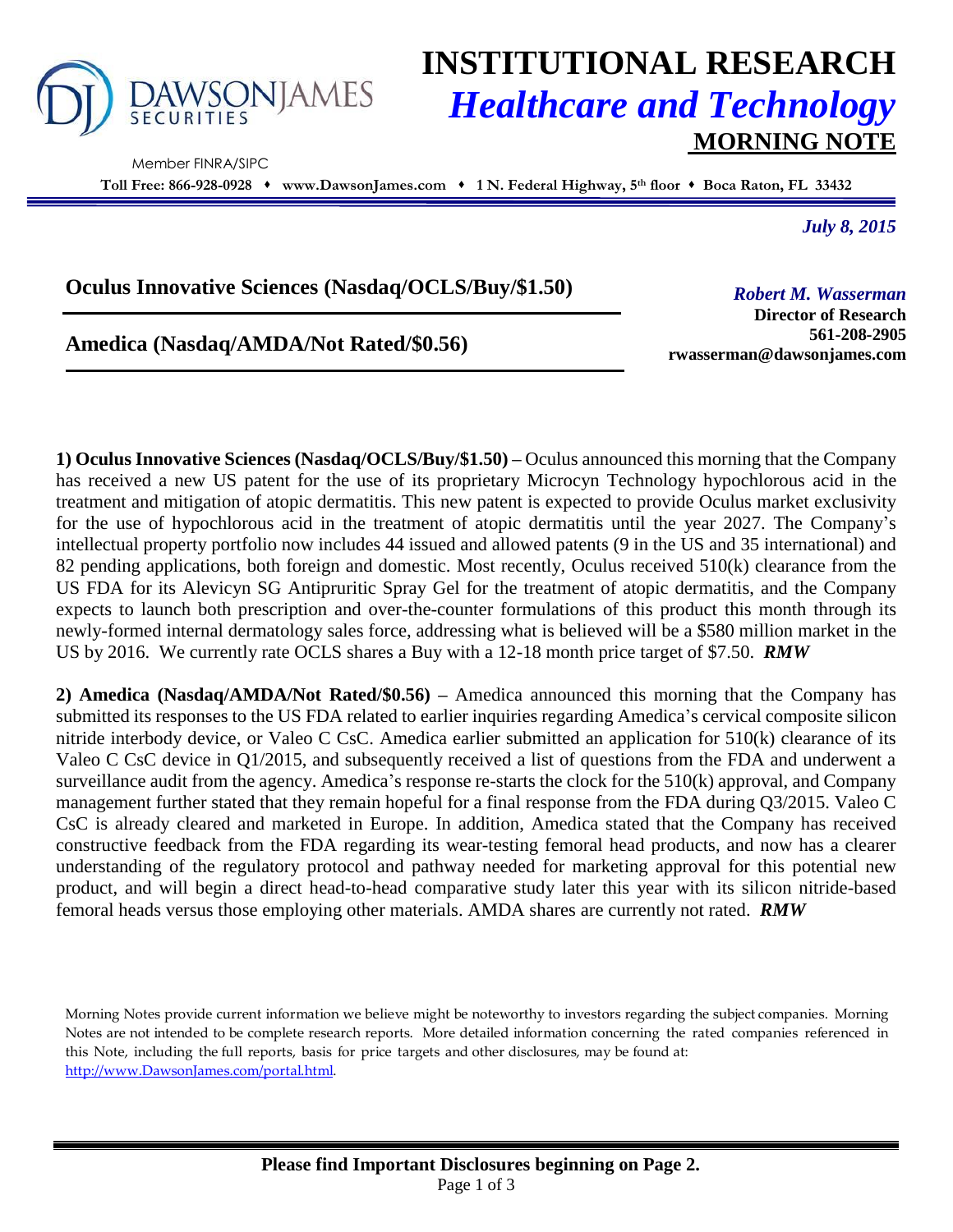

#### **Important Disclosures:**

Dawson James Securities, Inc. (the "Firm") is a member of the Financial Industry Regulatory Authority ("FINRA") and the Securities Investor Protection Corporation ("SIPC").

The Firm does not make a market in the securities of the profiled company. The Firm has received investment banking compensation from the company (s) profiled in this report (OCLS and AMDA) and may seek compensation for investment banking services in the future from the profiled company (s). The Firm has not received other compensation from the profiled company(s) in the last 12 months.

Neither the research analyst(s) whose name appears on this report nor any member of his (their) household is an officer, director or advisory board member of these companies. The Firm and/or its directors and employees may own securities of the company(s) in this report and may increase or decrease holdings in the future. As of June 30, 2015, the Firm as a whole did not beneficially own 1% or more of any class of common equity securities of the subject company (s) of this report (OCLS and AMDA). The Firm, its officers, directors, analysts or employees may effect transactions in and have long or short positions in the securities (or options or warrants related to those securities) of the companies subject to this report. The Firm may effect transactions as principal or agent in those securities.

Analysts receive no direct compensation in connection with the Firm's investment banking business. All Firm employees, including the analyst(s) responsible for preparing this report, may be eligible to receive non-product or service specific monetary bonus compensation that is based upon various factors, including total revenues of the Firm and its affiliates as well as a portion of the proceeds from a broad pool of investment vehicles consisting of components of the compensation generated by investment banking activities, including but not limited to shares of stock and/or warrants, which may or may not include the securities referenced in this report.

Although the statements in this report have been obtained from and are based upon recognized statistical services, issuer reports or communications, or other sources that the Firm believes to be reliable, we cannot guarantee their accuracy. All opinions and estimates included in this report constitute the analyst's judgment as of the date of this report and are subject to change without notice.

The securities of the company discussed in this report may be unsuitable for investors depending on their specific investment objectives and financial position. This report is offered for informational purposes only, and does not constitute an offer or solicitation to buy or sell any securities discussed herein in any jurisdiction where such would be prohibited. Additional information is available upon request.

### **Ratings Definitions:**

- 1) **Buy**: the analyst believes the price of the stock will appreciate and produce a total return of at least 20% over the next 12-18 months;
- 2) **Neutra**l: the analyst believes the price of the stock is fairly valued for the next 12-18 months;
- 3) **Sel**l: the analyst believes the price of the stock will decline by at least 20% over the next 12-18 months and should be sold.

The following chart reflects the range of current research report ratings for all companies followed by the analysts of the Firm. The chart also reflects the research report ratings relating to those companies for which the Firm has performed investment banking services.